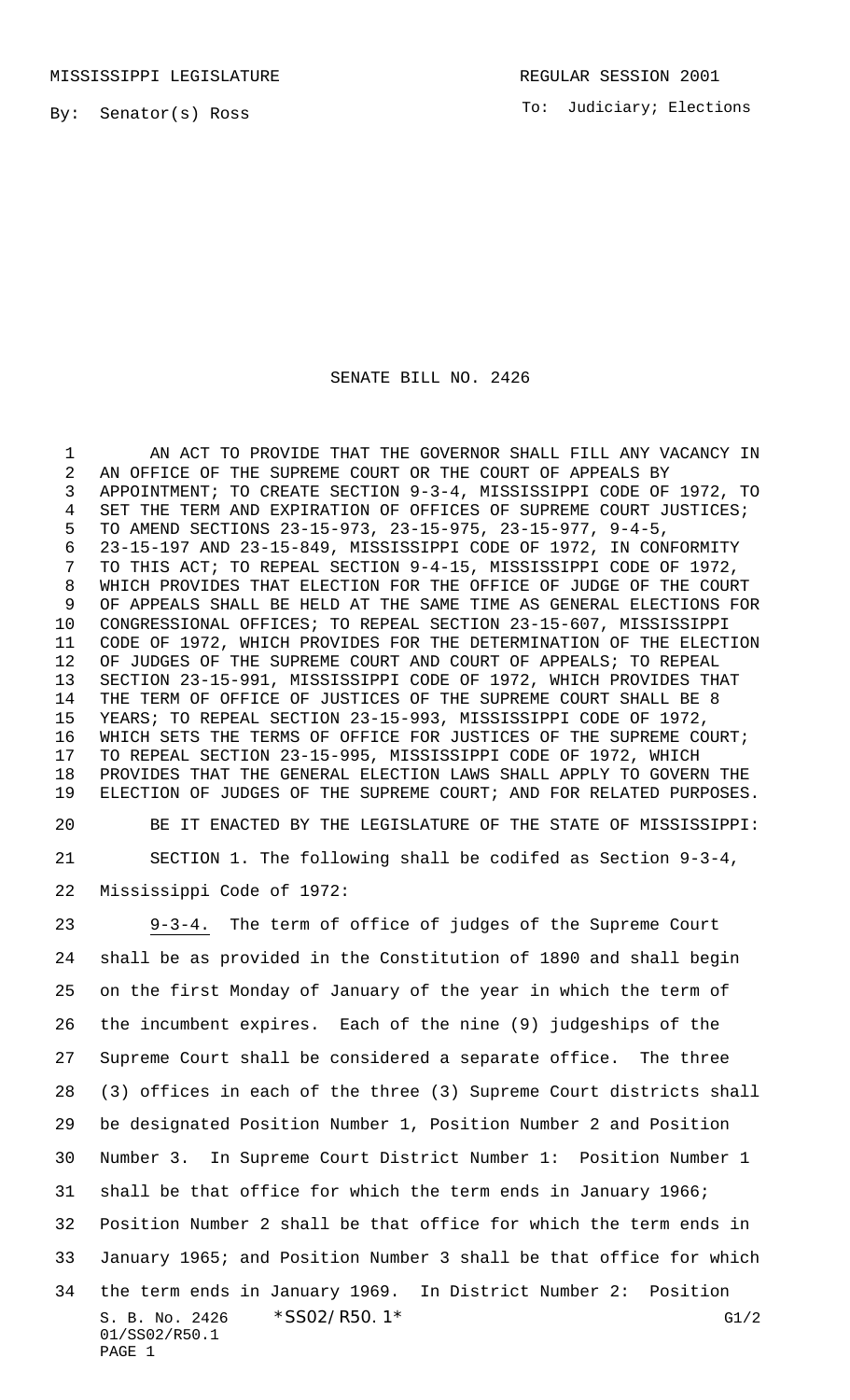Number 1 shall be that office for which the term ends in January 1972; Position Number 2 shall be that office for which the term ends in January 1969; and Position Number 3 shall be that office for which the term ends in January 1973. In District Number 3: Position Number 1 shall be that office for which the term ends in January 1969; Position Number 2 shall be that office for which the term ends in January 1969; and Position Number 3 shall be that office for which the term ends in January 1965.

 SECTION 2. Section 23-15-973, Mississippi Code of 1972, is amended as follows:

S. B. No. 2426 \*SS02/R50.1\* 01/SS02/R50.1 PAGE 2 23-15-973. It shall be the duty of the judges of the circuit court to give a reasonable time and opportunity to the candidates for the office of **\* \* \*** circuit judge and chancellor to address the people during court terms. In order to give further and every possible emphasis to the fact that the said judicial offices are not political but are to be held without favor and with absolute impartiality as to all persons, and because of the jurisdiction conferred upon the courts by this chapter, the judges thereof should be as far removed as possible from any political affiliations or obligations. It shall be unlawful for any candidate for any of the offices mentioned in this section to align himself with any candidate or candidates for any other office or with any political faction or any political party at any time during any primary or general election campaign. Likewise it shall be unlawful for any candidate for any other office nominated or to be nominated at any primary election, wherein any candidate for any of the judicial offices in this section mentioned, is or are to be nominated, to align himself with any one or more of the candidates for said offices or to take any part whatever in any nomination for any one or more of said judicial offices, except to cast his individual vote. Any candidate for any office, whether nominated with or without opposition, at any primary wherein a candidate for any one of the judicial offices herein mentioned is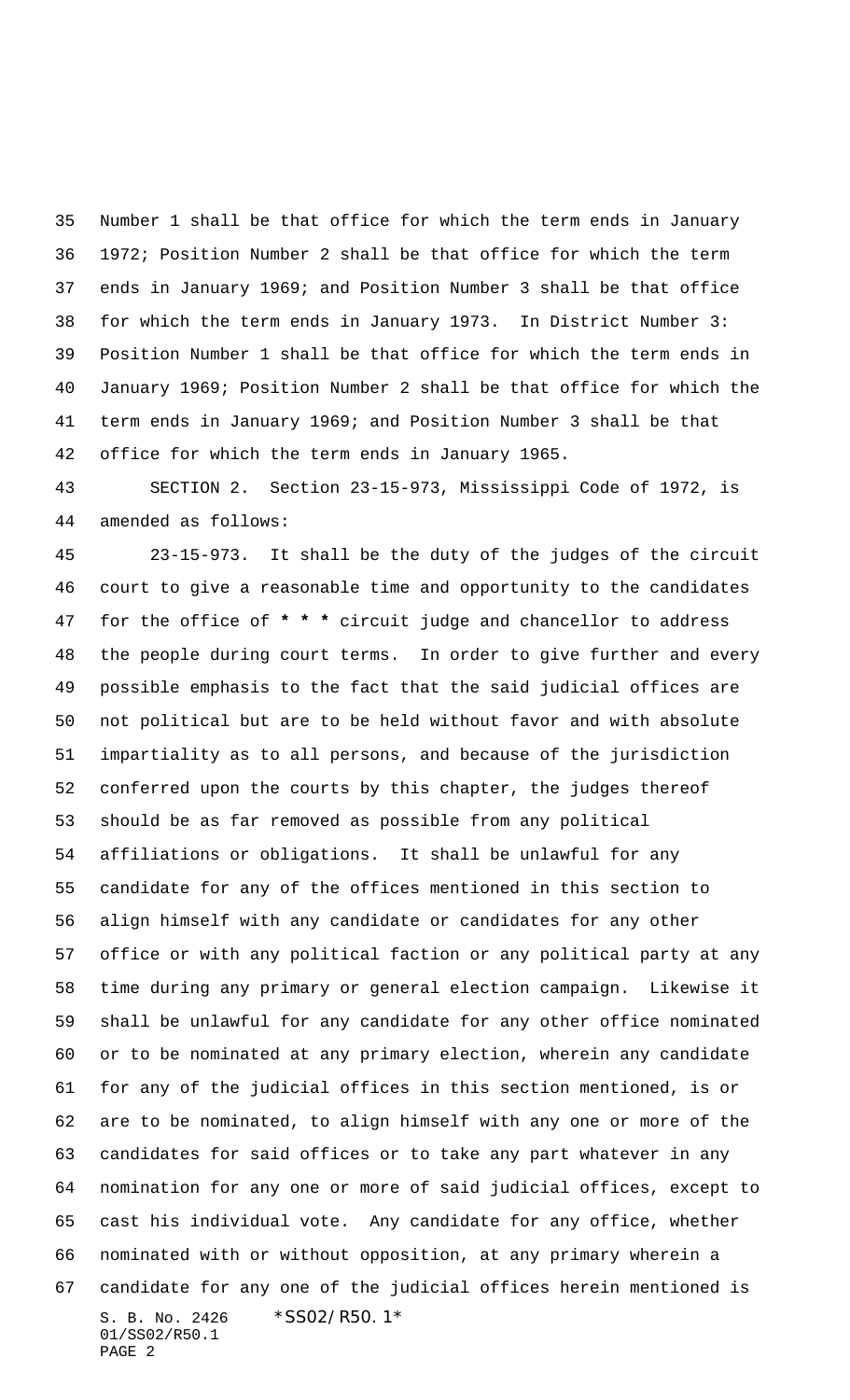to be nominated who shall deliberately, knowingly and willfully violate the provisions of this section shall forfeit his nomination, or if elected at the following general election by virtue of said nomination, his election shall be void.

 SECTION 3. Section 23-15-975, Mississippi Code of 1972, is amended as follows:

 23-15-975. As used in Sections 23-15-974 through 23-15-985 of this subarticle, the term "judicial office" includes the office of **\* \* \*** circuit judge, chancellor, county court judge and family court judge. All such **\* \* \*** judges shall be full-time positions and such **\* \* \*** judges shall not engage in the practice of law before any court, administrative agency or other judicial or quasi-judicial forum except as provided by law for finalizing pending cases after election to judicial office.

 SECTION 4. Section 23-15-977, Mississippi Code of 1972, is amended as follows:

 23-15-977. (1) All candidates for judicial office as defined in Section 23-15-975 of this subarticle shall file the intent to be a candidate with the proper officials not later than 5:00 p.m. on the first Friday after the first Monday in May prior to the general election for judicial office and shall pay to the proper officials the following amounts:

 **\* \* \***

 (a) Candidates for circuit judge and chancellor, the sum of One Hundred Dollars (\$100.00).

 (b) Candidates for county judge and family court judge, 94 the sum of Fifteen Dollars (\$15.00).

 (2) Candidates for judicial offices listed in paragraph (a) **\* \* \*** of subsection (1) of this section shall file the intent to be a candidate with, and pay the proper assessment made pursuant to subsection (1) of this section to, the State Board of Election Commissioners.

S. B. No. 2426 \*SS02/R50.1\* 01/SS02/R50.1 PAGE 3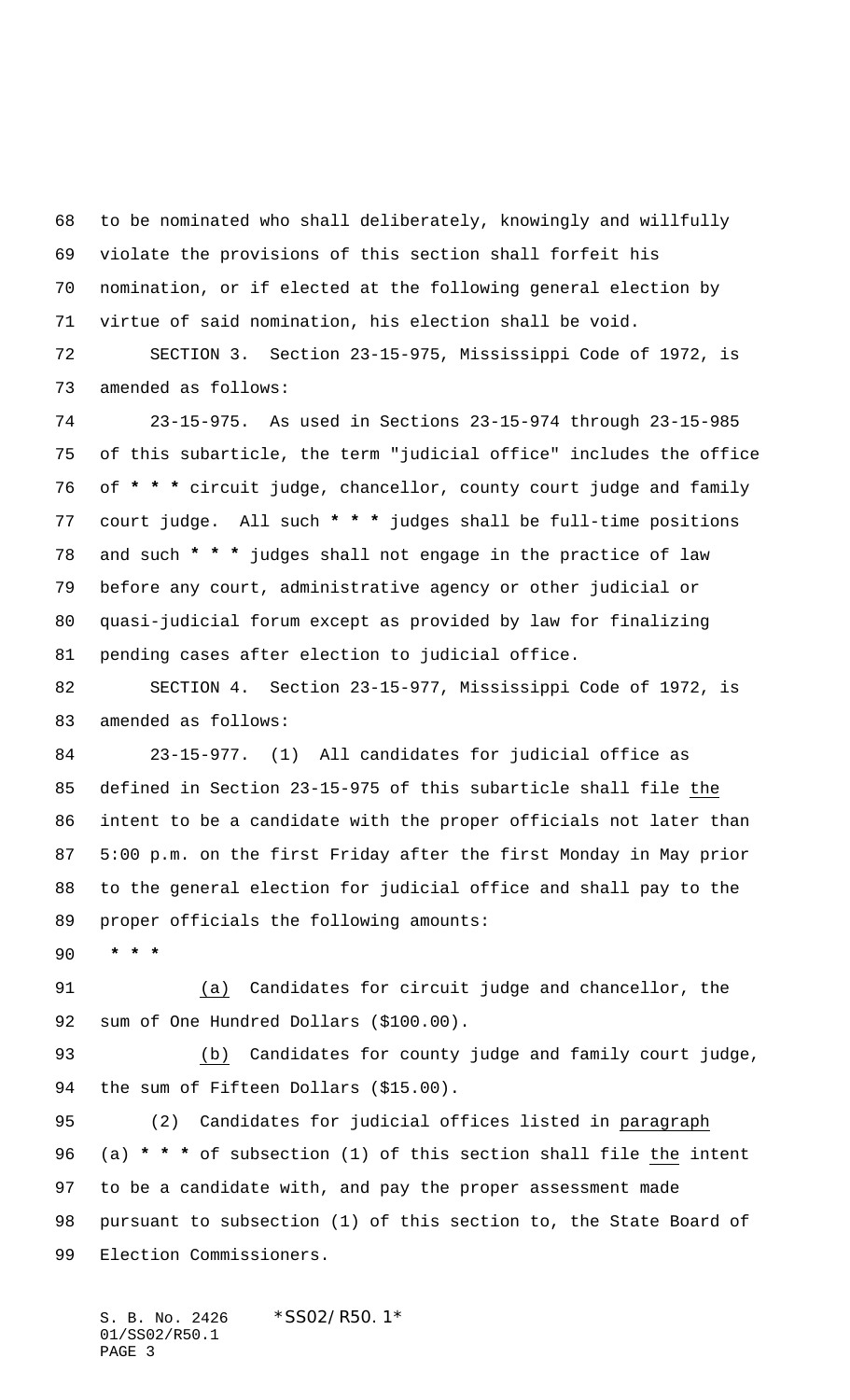(3) Candidates for judicial offices listed in paragraph (b) of subsection (1) of this section shall file the intent to be a candidate with, and pay the proper assessment made pursuant to subsection (1) of this section to, the circuit clerk of the proper county. The circuit clerk shall notify the county commissioners of election of all persons who have filed the intent to be a candidate filed with, and paid the proper assessment to, such clerk. Such notification shall occur within two (2) business days and shall contain all necessary information.

 SECTION 5. Section 9-4-5, Mississippi Code of 1972, is amended as follows:

 9-4-5. (1) The term of office of judges of the Court of Appeals shall be eight (8) years. An election shall be held on the first Tuesday after the first Monday in November 1994, to elect the ten (10) judges of the Court of Appeals, two (2) from each congressional district. The judges of the Court of Appeals shall begin service on the first Monday of January 1995.

 (2) (a) In order to provide that the offices of not more than a majority of the judges of said court shall become vacant at any one time, the terms of office of six (6) of the judges first to be elected shall expire in less than eight (8) years. For the purpose of all elections of members of the court, each of the ten (10) judges of the Court of Appeals shall be considered a separate office. The two (2) offices in each of the five (5) congressional districts shall be designated Position Number 1 and Position Number 2 **\* \* \***.

 (i) In Congressional District Number 1, the judge of the Court of Appeals for Position Number 1 shall be that office for which the term ends in January **\* \* \*** 1999, and the judge of the Court of Appeals for Position Number 2 shall be that office for which the term ends in January **\* \* \*** 2003.

S. B. No. 2426 \*SS02/R50.1\* 01/SS02/R50.1 PAGE 4 (ii) In Congressional District Number 2, the judge of the Court of Appeals for Position Number 1 shall be that office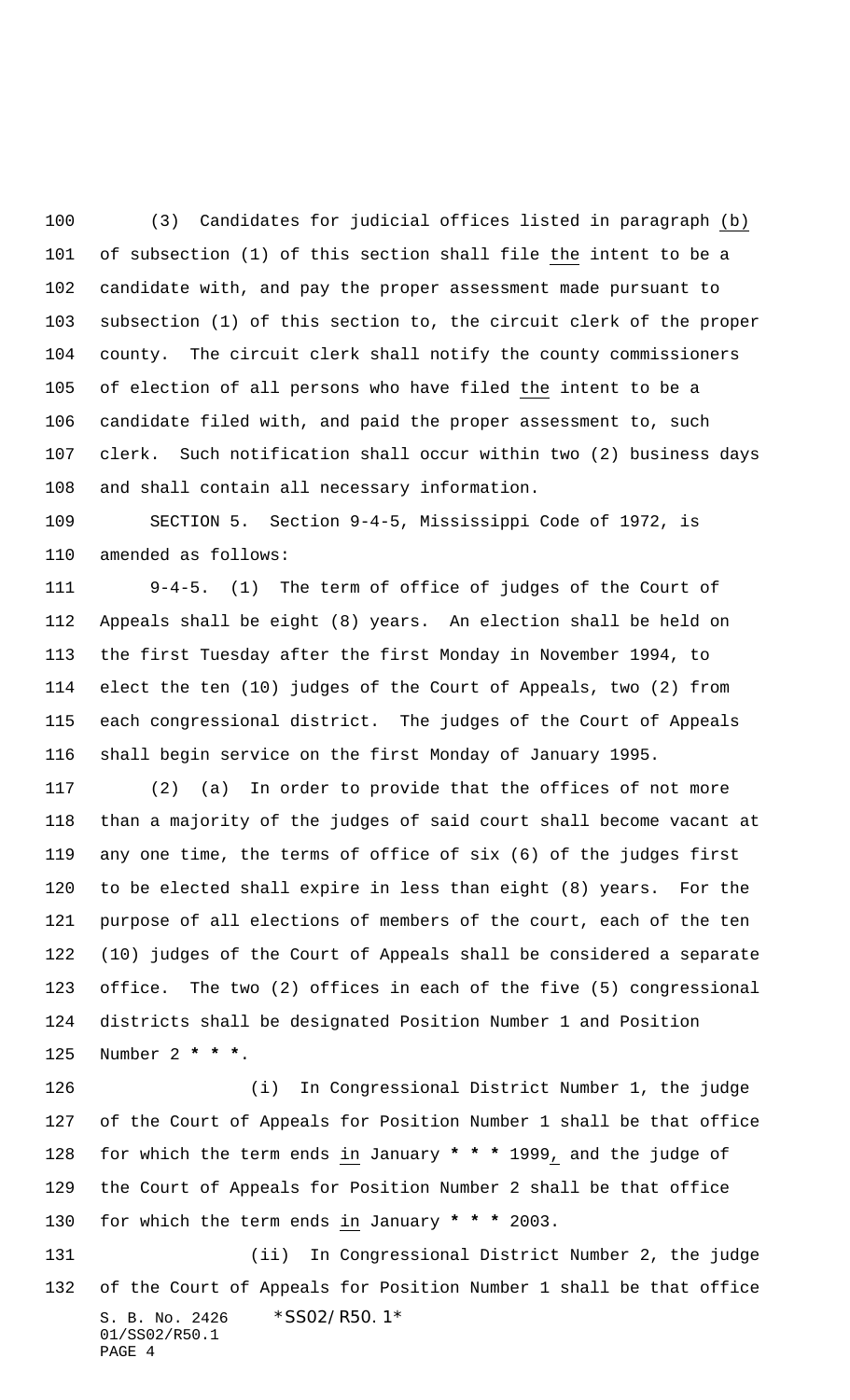for which the term ends in January **\* \* \*** 2003, and the judge of the Court of Appeals for Position Number 2 shall be that office for which the term ends in January **\* \* \*** 2001.

 (iii) In Congressional District Number 3, the judge of the Court of Appeals for Position Number 1 shall be that office for which the term ends in January **\* \* \*** 2001, and the judge of the Court of Appeals for Position Number 2 shall be that office for which the term ends in January **\* \* \*** 1999.

 (iv) In Congressional District Number 4, the judge of the Court of Appeals for Position Number 1 shall be that office for which the term ends in January **\* \* \*** 1999, and the judge of the Court of Appeals for Position Number 2 shall be that office for which the term ends in January **\* \* \*** 2003.

 (v) In Congressional District Number 5, the judge of the Court of Appeals for Position Number 1 shall be that office for which the term ends in January **\* \* \*** 2003, and the judge of the Court of Appeals for Position Number 2 shall be that office for which the term ends in January **\* \* \*** 2001.

 (b) Upon the expiration of any term of office, a vacancy shall exist which shall be filled by appointment as provided in this section.

 (c) The Governor shall fill vacancies in the office of judge of the Court of Appeals by appointment, subject to the advice and consent of the Senate. The appointee's term of office shall thereafter begin on the first Monday of January of the year in which the term of the incumbent **\* \* \*** expires, unless the vacancy arises prior to expiration of term, in which case the appointee shall serve from the time of appointment until the expiration of that term. (d) Any Court of Appeals judge holding office on the

 first Monday in January 2003, shall remain in office for the term 164 to which he was elected or appointed unless removed for cause.

S. B. No. 2426 \*SS02/R50.1\* 01/SS02/R50.1 PAGE 5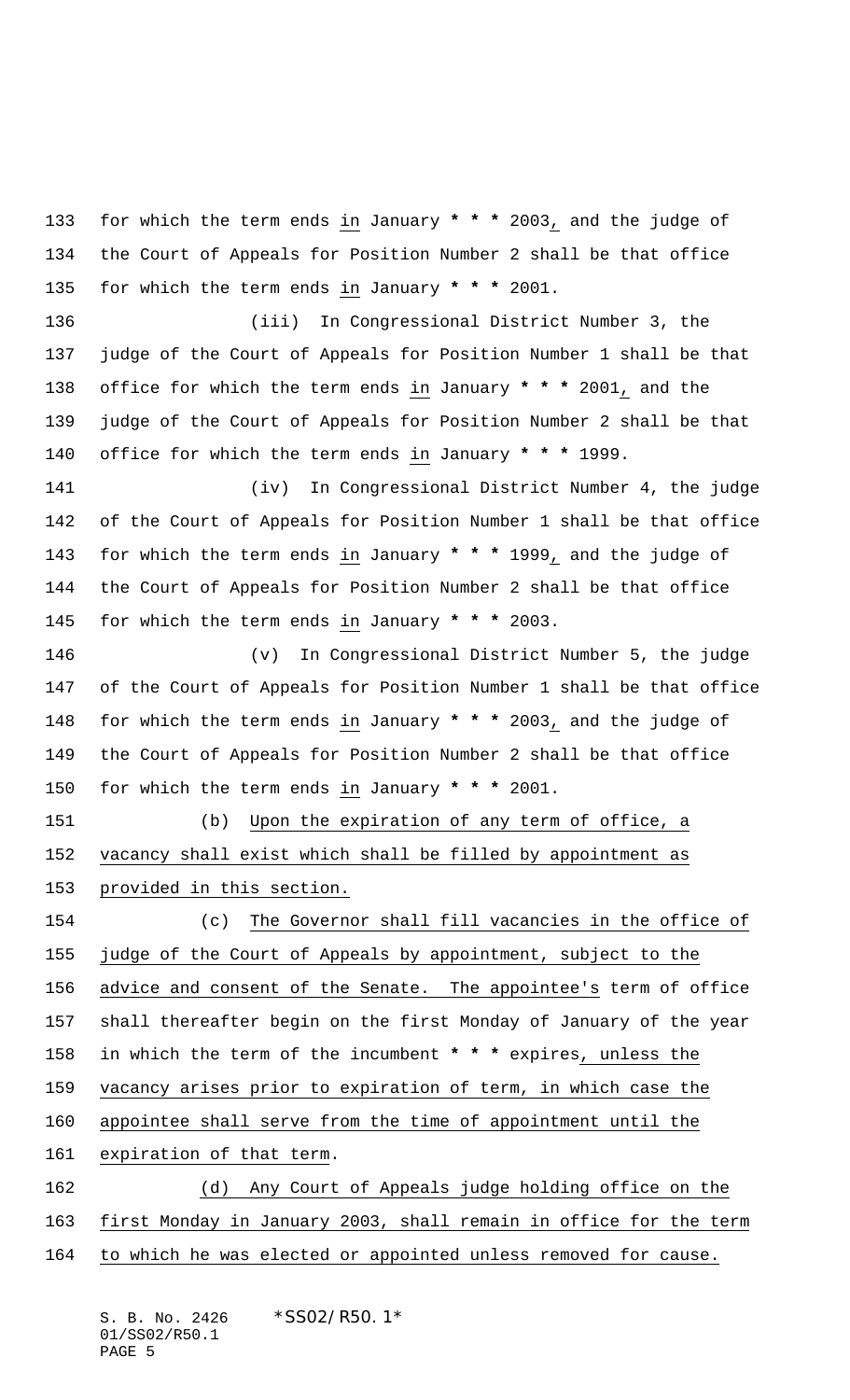(3) **\* \* \*** To be eligible for the office of judge of the Court of Appeals, a person must have attained the age of thirty (30) years **\* \* \*** and have been a practicing attorney and citizen of the state for five (5) years immediately preceding his 169 appointment.

 **\* \* \***

 SECTION 6. Section 23-15-197, Mississippi Code of 1972, is amended as follows:

 23-15-197. (1) Times for holding primary and general elections for congressional offices shall be as prescribed in Sections 23-15-1031, 23-15-1033 and 23-15-1041.

 **\* \* \***

 (2) Times for holding elections for the office of circuit court judge and the office of chancery court judge shall be as prescribed in Sections 23-15-974 through 23-15-985, and Section 23-15-1015.

 (3) Times for holding elections for the office of county election commissioners shall be as prescribed in Section 23-15-213.

 SECTION 7. Section 23-15-849, Mississippi Code of 1972, is amended as follows:

 23-15-849. **\* \* \*** Vacancies in the office of **\* \* \*** circuit judge or chancellor shall be filled for the unexpired term by the qualified electors at the next regular election for state officers or for representatives in Congress occurring more than nine (9) months after the existence of the vacancy to be filled, and the term of office of the person elected to fill a vacancy shall commence on the first Monday in January following his election. Upon the occurring of such a vacancy, the Governor shall appoint a qualified person from the district in which the vacancy exists to hold the office and discharge the duties thereof until the vacancy shall be filled by election as hereinabove provided.

 **\* \* \***

S. B. No. 2426 \*SS02/R50.1\* 01/SS02/R50.1 PAGE 6